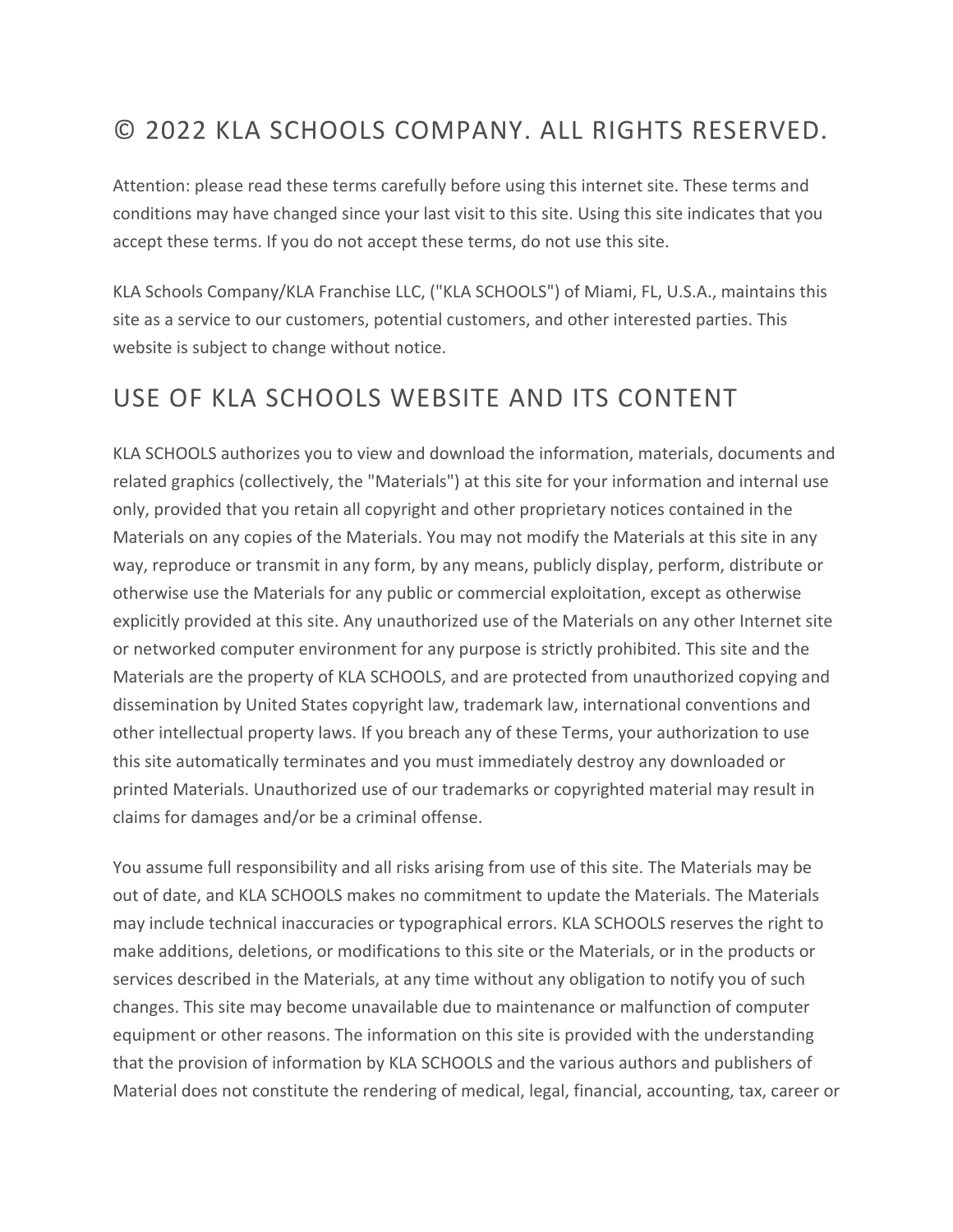other professional advice or services. As such, information on this site should not be relied upon or used as a substitute for consultation with professional advisors. Any recommendations contained in the Materials are intended to provide general guidance only.

### NO WARRANTIES

Materials at this site are provided "as is" without representations or warranties of any kind, either express or implied, including, but not limited to, the implied warranties of merchantability, fitness for a particular purpose, title, or non-infringement. Some jurisdictions do not allow the exclusion of implied warranties, so the above exclusion may not apply to you.

In addition, while making every effort to ensure the integrity of information on this site, KLA SCHOOLS does not warrant that: (i) the information on this site is correct, accurate, reliable or complete; (ii) the functions contained on this site will be uninterrupted or error-free; (iii) defects will be corrected; or (iv) this site or the server(s) that make it available are free of viruses or other harmful products.

Product and service descriptions and specifications are subject to change. KLA SCHOOLS periodically adds or updates the information and documents on this site without notice. It is your responsibility to ascertain whether any information downloaded from this site is free of viruses, worms, Trojan horses, or other items of a potentially destructive nature.

### LIMITATION OF LIABILITY

In no event will KLA SCHOOLS, its subsidiaries, suppliers, or other third parties mentioned at this site be liable for indirect, special, consequential, incidental, exemplary, punitive or multiple damages, or for loss of profits, goodwill, data, equipment or use, or for business interruption arising from or in connection with the existence, use, inability to use, or the results of use of the Materials, this site, any Internet sites linked to this site, or the materials or information contained at any or all such sites, whether based on warranty, contract, tort or any other legal theory and whether or not KLA SCHOOLS has been advised of the possibility of such damages.

If your use of the materials results in the need for servicing, repair or correction of equipment or data, you assume all costs thereof.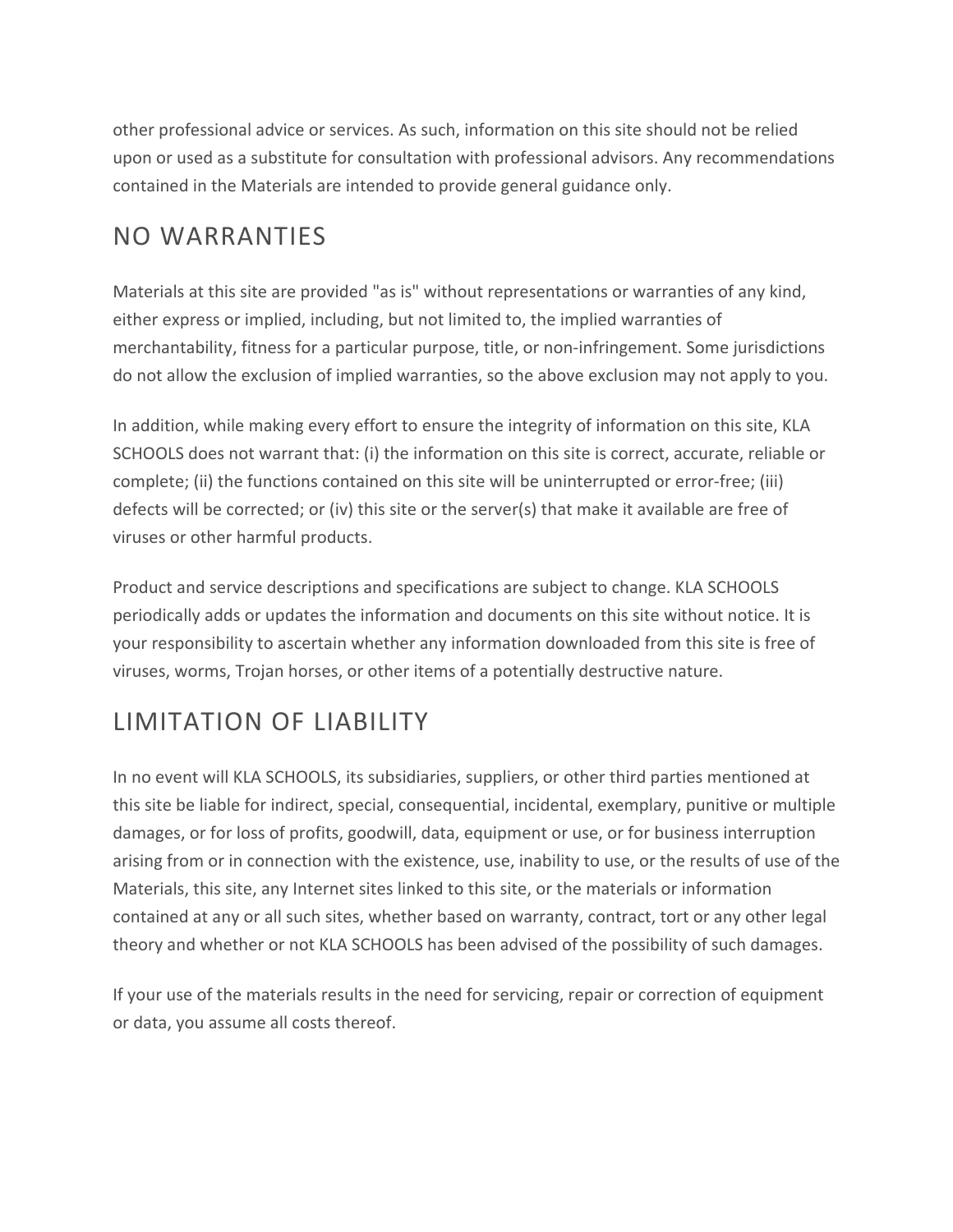Applicable law of some jurisdictions may not allow the exclusion or limitation of indirect, special, consequential, incidental, exemplary, punitive or multiple damages, so the above limitations or exclusions may not apply to you.

# LINKS TO THIRD-PARTY WEBSITES

Links to third-party websites at this site are provided solely as a convenience to you. If you use these links, you will leave this site. KLA SCHOOLS does not control and is not responsible for any content of these third-party sites or any links contained therein. Thus, KLA SCHOOLS does not accept any responsibility or endorse or make any representations about them, or any information, software or other products or materials found there, or any results that may be obtained from using them. If you decide to access any of the third-party sites linked to this site, you do so entirely at your own risk.

### NO IMPLIED ENDORSEMENTS

In no event shall any reference to any third-party or third-party product or service be construed as an approval or endorsement by KLA SCHOOLS of that third party or of any product or service provided by a third party.

### TRADEMARK INFORMATION

KLA SCHOOLS possesses rights in the United States and elsewhere in its trademarks, service marks, trade names, designs, logos and other trade dress used in connection with the Materials and the products or services described in the Materials. No use of any KLA SCHOOLS trademark, service mark, trade name, design, logo or other trade dress may be made without the prior, written authorization of KLA SCHOOLS, except to identify the products or services of KLA SCHOOLS. Except as permitted by these Terms, nothing contained in the site should be construed as granting, by implication, estoppel, or otherwise any license or right to any person under any patent, trademark, copyright or other proprietary right of KLA SCHOOLS. Company, product and service names mentioned in the site that are not owned by KLA SCHOOLS are trademarks or service marks of their respective owners.

### SUBMISSIONS TO THIS SITE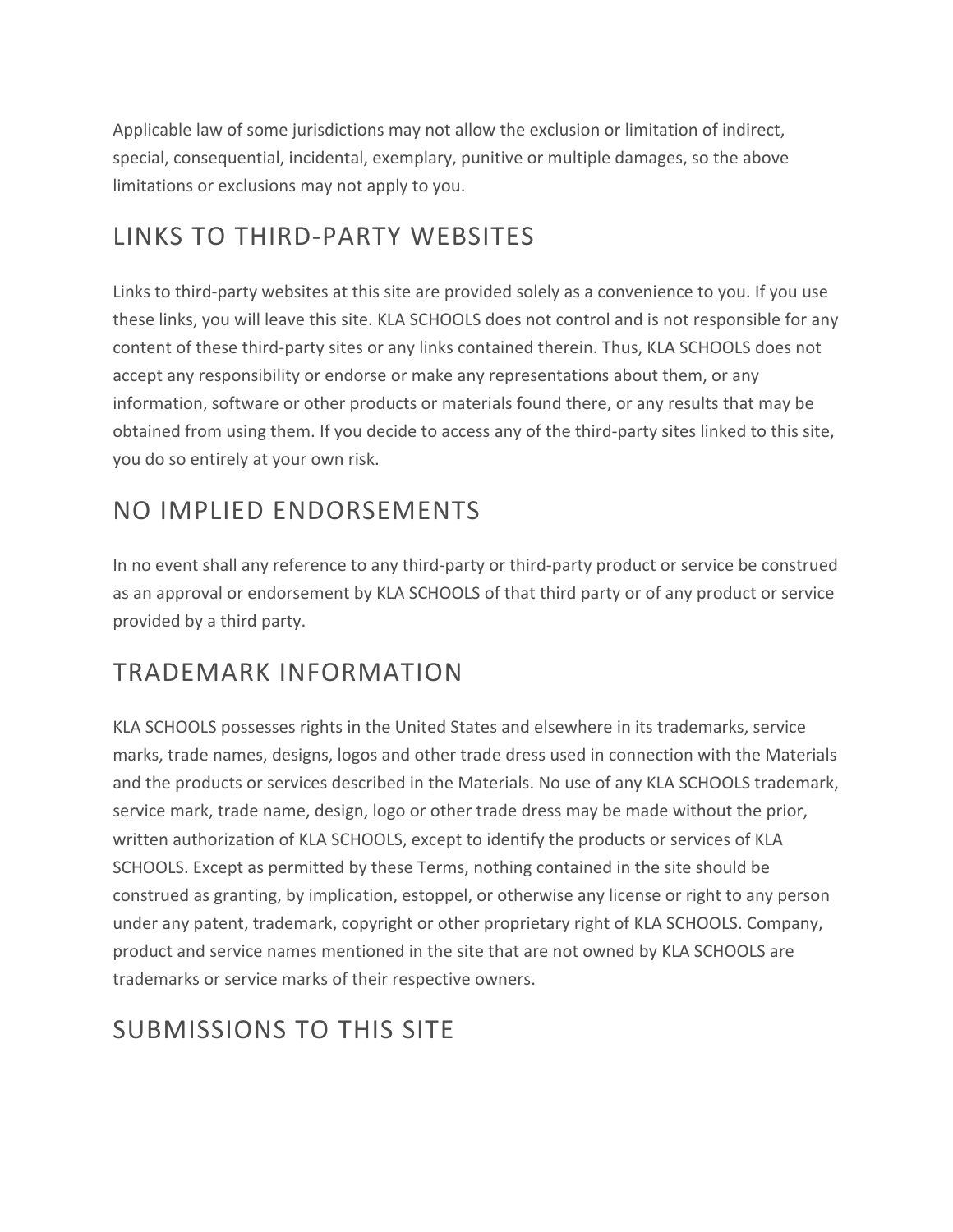Any communications you send to this site or otherwise to KLA SCHOOLS by electronic mail or other means are on a non-confidential basis and shall be the exclusive property of KLA SCHOOLS and its affiliates. KLA SCHOOLS is under no obligation (except as stated in KLA SCHOOLS's Privacy Policy) to refrain from reproducing, publishing or otherwise using the content of any such communications, including any ideas, inventions, concepts, techniques or know-how disclosed therein, in any way or for any purpose, including developing, manufacturing and marketing goods or services, without any obligation to you.

If you send any communications to this site or otherwise to KLA SCHOOLS, you shall be responsible for the content and information contained therein, including its truthfulness and accuracy.

# USER GENERATED CONTENT

Any content you post to this internet site or our social networking pages ("User Generated Content"), may be available to all users, and we cannot prevent such content from being used in a manner that violates these Terms and Conditions, the law, or your personal privacy. All User Generated Content is subject to these Terms and Conditions, our Privacy Policy, and our User Generated Content Terms and Conditions.

### JURISDICTIONAL ISSUES

This site is administered by KLA SCHOOLS from its offices in Miami, Florida, U.S.A. or elsewhere in the United States. KLA SCHOOLS makes no representation that the Materials at this site are appropriate or available for use outside the United States, and access to the Materials from jurisdictions in which the contents of the Materials are illegal is prohibited. You may not use, export or re-export the Materials at this site, or any copy or adaptation thereof, in violation of any applicable laws or regulations, including without limitation U.S. export laws and regulations. If you choose to access this site from outside the United States, you do so on your own initiative and are responsible for compliance with applicable local laws.

# ENFORCEMENT OF THESE TERMS

These Terms will be governed by and construed in accordance with the laws of the State of Florida, United States of America, without giving effect to any principles of conflicts of laws.